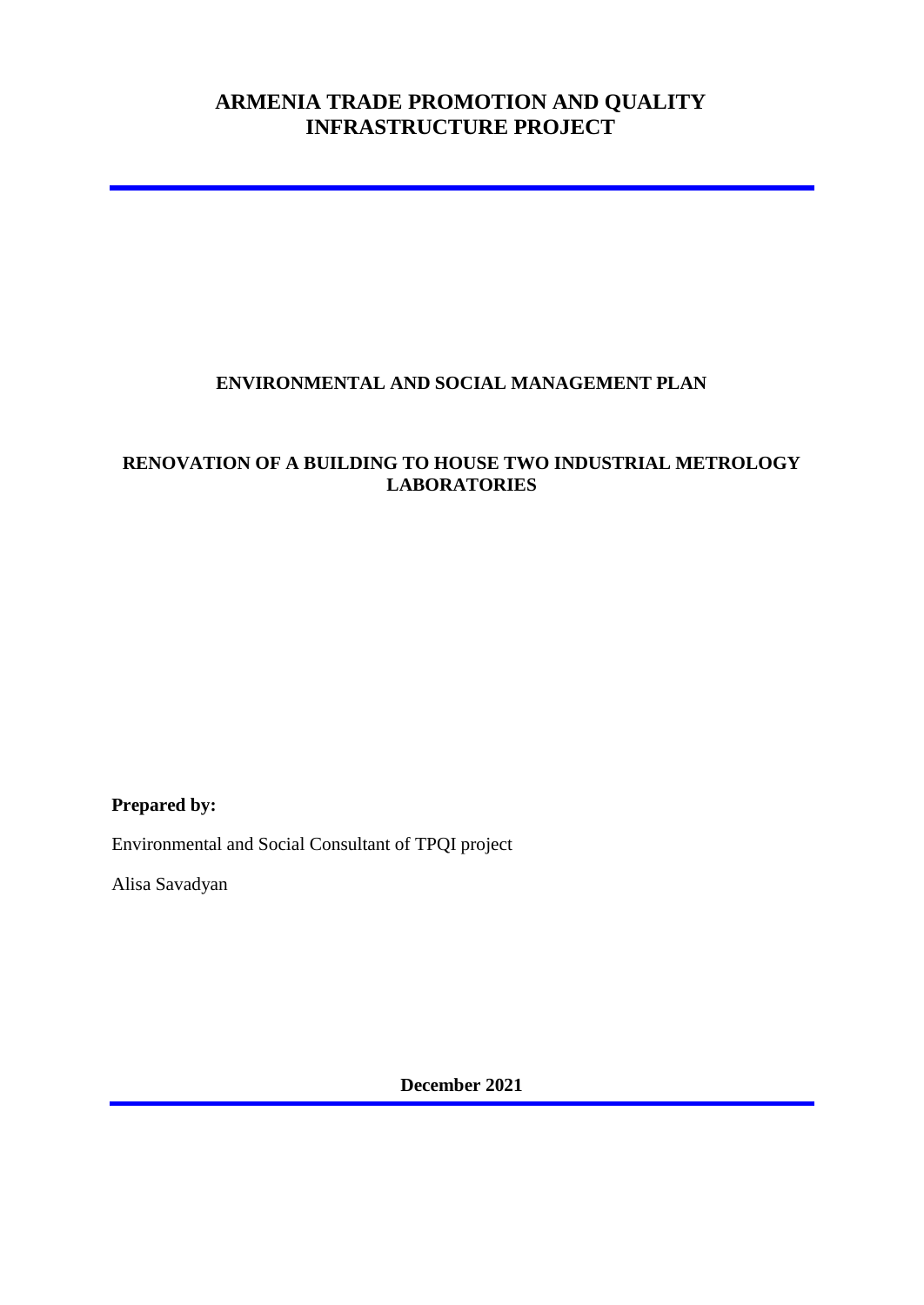## **PART A: GENERAL PROJECT AND SITE INFORMATION**

|                                      | <b>INSTITUTIONAL &amp; ADMINISTRATIVE</b>                                                                                                                                                                                                                                                                                                                                                                                                                                                                                                                                                                                                                                                                                                                                                                                                                                                                                                                                                                                                                            |                                                                                                                  |  |                                                                                                 |  |
|--------------------------------------|----------------------------------------------------------------------------------------------------------------------------------------------------------------------------------------------------------------------------------------------------------------------------------------------------------------------------------------------------------------------------------------------------------------------------------------------------------------------------------------------------------------------------------------------------------------------------------------------------------------------------------------------------------------------------------------------------------------------------------------------------------------------------------------------------------------------------------------------------------------------------------------------------------------------------------------------------------------------------------------------------------------------------------------------------------------------|------------------------------------------------------------------------------------------------------------------|--|-------------------------------------------------------------------------------------------------|--|
| Country                              | Republic of Armenia                                                                                                                                                                                                                                                                                                                                                                                                                                                                                                                                                                                                                                                                                                                                                                                                                                                                                                                                                                                                                                                  |                                                                                                                  |  |                                                                                                 |  |
| Project title                        | Trade Promotion and Quality Infrastructure (TPQI) Project                                                                                                                                                                                                                                                                                                                                                                                                                                                                                                                                                                                                                                                                                                                                                                                                                                                                                                                                                                                                            |                                                                                                                  |  |                                                                                                 |  |
|                                      |                                                                                                                                                                                                                                                                                                                                                                                                                                                                                                                                                                                                                                                                                                                                                                                                                                                                                                                                                                                                                                                                      |                                                                                                                  |  | "Renovation of a building to house two industrial metrology laboratories" subproject            |  |
| Scope of site-specific<br>activity   | TPQI project will finance physical works for rehabilitation of premises of National Body of<br>Standards and Metrology (NBSM) CJSC to modernize metrological and accreditation<br>services and strengthen the competitiveness of local manufacturers. Renovation works will<br>be carried out on the first, second and fourth floor of the 11-story building to accommodate<br>7 laboratories with attached offices (518 m <sup>2</sup> space), an equipment handover room (35 m <sup>2</sup><br>space), and a meeting/training room (190 m <sup>2</sup> space) will be located.<br>Rehabilitation of the 743 m <sup>2</sup> office space includes new flooring, plastering, replacement of<br>windows and doors. The internal communications and infrastructures, electrical wiring, and<br>water pipes will be fully replaced. LED lighting system and variable refrigerant flow (VRF)<br>HVAC system will be installed. The external electricity, natural gas, water supply, and<br>sewage disposal of the NBSM are currently in place and will remain unchanged. |                                                                                                                  |  |                                                                                                 |  |
| Institutional                        | Safeguards Specialists:<br><b>Task Team Leaders:</b>                                                                                                                                                                                                                                                                                                                                                                                                                                                                                                                                                                                                                                                                                                                                                                                                                                                                                                                                                                                                                 |                                                                                                                  |  |                                                                                                 |  |
| arrangements (WB)                    | Yeraly Beksultan                                                                                                                                                                                                                                                                                                                                                                                                                                                                                                                                                                                                                                                                                                                                                                                                                                                                                                                                                                                                                                                     |                                                                                                                  |  | Hmayak Avagyan, Environment                                                                     |  |
|                                      | Karen Grigorian                                                                                                                                                                                                                                                                                                                                                                                                                                                                                                                                                                                                                                                                                                                                                                                                                                                                                                                                                                                                                                                      |                                                                                                                  |  | Sophia V. Georgieva, Social                                                                     |  |
| Implementation<br>arrangements (RoA) | Implementing entity:<br>PMU under Office of<br>Prime Minister                                                                                                                                                                                                                                                                                                                                                                                                                                                                                                                                                                                                                                                                                                                                                                                                                                                                                                                                                                                                        | Works supervisor:<br>Armenian State Non-<br>Departmental Expert<br>Commission for<br><b>Construction Designs</b> |  | Works contractor:<br>N1 Shinvarchutyun OJSC                                                     |  |
|                                      | <b>SITE DESCRIPTION</b>                                                                                                                                                                                                                                                                                                                                                                                                                                                                                                                                                                                                                                                                                                                                                                                                                                                                                                                                                                                                                                              |                                                                                                                  |  |                                                                                                 |  |
| Name of institution                  | National Body of Standards and Metrology CJSC                                                                                                                                                                                                                                                                                                                                                                                                                                                                                                                                                                                                                                                                                                                                                                                                                                                                                                                                                                                                                        |                                                                                                                  |  |                                                                                                 |  |
| whose premises are                   |                                                                                                                                                                                                                                                                                                                                                                                                                                                                                                                                                                                                                                                                                                                                                                                                                                                                                                                                                                                                                                                                      |                                                                                                                  |  |                                                                                                 |  |
| to be rehabilitated                  |                                                                                                                                                                                                                                                                                                                                                                                                                                                                                                                                                                                                                                                                                                                                                                                                                                                                                                                                                                                                                                                                      |                                                                                                                  |  |                                                                                                 |  |
| Address and site<br>location of      | 49/4 Komitas Avenue, Yerevan, Republic of Armenia                                                                                                                                                                                                                                                                                                                                                                                                                                                                                                                                                                                                                                                                                                                                                                                                                                                                                                                                                                                                                    |                                                                                                                  |  |                                                                                                 |  |
| institution whose                    |                                                                                                                                                                                                                                                                                                                                                                                                                                                                                                                                                                                                                                                                                                                                                                                                                                                                                                                                                                                                                                                                      |                                                                                                                  |  |                                                                                                 |  |
| premises are to be                   |                                                                                                                                                                                                                                                                                                                                                                                                                                                                                                                                                                                                                                                                                                                                                                                                                                                                                                                                                                                                                                                                      |                                                                                                                  |  |                                                                                                 |  |
| rehabilitated                        |                                                                                                                                                                                                                                                                                                                                                                                                                                                                                                                                                                                                                                                                                                                                                                                                                                                                                                                                                                                                                                                                      |                                                                                                                  |  |                                                                                                 |  |
| Who uses the land                    |                                                                                                                                                                                                                                                                                                                                                                                                                                                                                                                                                                                                                                                                                                                                                                                                                                                                                                                                                                                                                                                                      |                                                                                                                  |  | The office spaces and laboratories of the administrative building are owned by NBSM. The        |  |
| (formal/informal)?                   |                                                                                                                                                                                                                                                                                                                                                                                                                                                                                                                                                                                                                                                                                                                                                                                                                                                                                                                                                                                                                                                                      |                                                                                                                  |  | document confirming the real estate acquisition right is the Certificate of State Registration  |  |
|                                      |                                                                                                                                                                                                                                                                                                                                                                                                                                                                                                                                                                                                                                                                                                                                                                                                                                                                                                                                                                                                                                                                      |                                                                                                                  |  | of the Rights over Real Estate N $26062020-01-02-65$ , issued $26.06.2020$ provided on the      |  |
|                                      |                                                                                                                                                                                                                                                                                                                                                                                                                                                                                                                                                                                                                                                                                                                                                                                                                                                                                                                                                                                                                                                                      |                                                                                                                  |  | basis of the Decision N 627 A of the Head of the Yerevan Municipality (Attachment 2).           |  |
|                                      |                                                                                                                                                                                                                                                                                                                                                                                                                                                                                                                                                                                                                                                                                                                                                                                                                                                                                                                                                                                                                                                                      |                                                                                                                  |  | Three floors of the building are occupied by the labs and offices of NBSM. Renovation           |  |
|                                      |                                                                                                                                                                                                                                                                                                                                                                                                                                                                                                                                                                                                                                                                                                                                                                                                                                                                                                                                                                                                                                                                      |                                                                                                                  |  | works will not entail any physical displacement (relocation or loss of shelter) or economic     |  |
|                                      |                                                                                                                                                                                                                                                                                                                                                                                                                                                                                                                                                                                                                                                                                                                                                                                                                                                                                                                                                                                                                                                                      |                                                                                                                  |  | displacement (loss of assets or access to assets that leads to loss of income sources or means  |  |
|                                      |                                                                                                                                                                                                                                                                                                                                                                                                                                                                                                                                                                                                                                                                                                                                                                                                                                                                                                                                                                                                                                                                      |                                                                                                                  |  | of livelihood). The premises are state property and cannot be used for private purposes or      |  |
|                                      | profit.                                                                                                                                                                                                                                                                                                                                                                                                                                                                                                                                                                                                                                                                                                                                                                                                                                                                                                                                                                                                                                                              |                                                                                                                  |  |                                                                                                 |  |
|                                      |                                                                                                                                                                                                                                                                                                                                                                                                                                                                                                                                                                                                                                                                                                                                                                                                                                                                                                                                                                                                                                                                      |                                                                                                                  |  |                                                                                                 |  |
|                                      |                                                                                                                                                                                                                                                                                                                                                                                                                                                                                                                                                                                                                                                                                                                                                                                                                                                                                                                                                                                                                                                                      |                                                                                                                  |  | On an adjacent plot (cadastral number 0100302140140) there is a small street market area        |  |
|                                      |                                                                                                                                                                                                                                                                                                                                                                                                                                                                                                                                                                                                                                                                                                                                                                                                                                                                                                                                                                                                                                                                      |                                                                                                                  |  | with informal vendors who have operated there for many years. The building rehabilitation       |  |
|                                      | is not expected to cause any impact on these vendors. If impacts on the vendors are                                                                                                                                                                                                                                                                                                                                                                                                                                                                                                                                                                                                                                                                                                                                                                                                                                                                                                                                                                                  |                                                                                                                  |  |                                                                                                 |  |
|                                      |                                                                                                                                                                                                                                                                                                                                                                                                                                                                                                                                                                                                                                                                                                                                                                                                                                                                                                                                                                                                                                                                      |                                                                                                                  |  | encountered, the contractor and supervision consultant will inform PMU immediately and          |  |
|                                      | persons compensated in accordance with the project RPF.                                                                                                                                                                                                                                                                                                                                                                                                                                                                                                                                                                                                                                                                                                                                                                                                                                                                                                                                                                                                              |                                                                                                                  |  | prior to any impacts occurring, so that an abbreviated RAP can be prepared and affected         |  |
| Description of                       |                                                                                                                                                                                                                                                                                                                                                                                                                                                                                                                                                                                                                                                                                                                                                                                                                                                                                                                                                                                                                                                                      |                                                                                                                  |  | The building is located in the Arabkir district of Yerevan, far from residential buildings. The |  |
| physical and natural                 |                                                                                                                                                                                                                                                                                                                                                                                                                                                                                                                                                                                                                                                                                                                                                                                                                                                                                                                                                                                                                                                                      |                                                                                                                  |  | road leading to the NBSM building has asphalt pavement. No trees and bushes are hindering       |  |
| environment around                   | the construction works. There is enough space for parking construction vehicles and                                                                                                                                                                                                                                                                                                                                                                                                                                                                                                                                                                                                                                                                                                                                                                                                                                                                                                                                                                                  |                                                                                                                  |  |                                                                                                 |  |
| the site                             |                                                                                                                                                                                                                                                                                                                                                                                                                                                                                                                                                                                                                                                                                                                                                                                                                                                                                                                                                                                                                                                                      |                                                                                                                  |  | machinery on the territory adjacent to the NBSM and to establish temporary storage for          |  |
|                                      | building materials and construction waste, if necessary.                                                                                                                                                                                                                                                                                                                                                                                                                                                                                                                                                                                                                                                                                                                                                                                                                                                                                                                                                                                                             |                                                                                                                  |  |                                                                                                 |  |
|                                      |                                                                                                                                                                                                                                                                                                                                                                                                                                                                                                                                                                                                                                                                                                                                                                                                                                                                                                                                                                                                                                                                      |                                                                                                                  |  | The civil works will not interfere with the everyday life of nearby residents. The renovation   |  |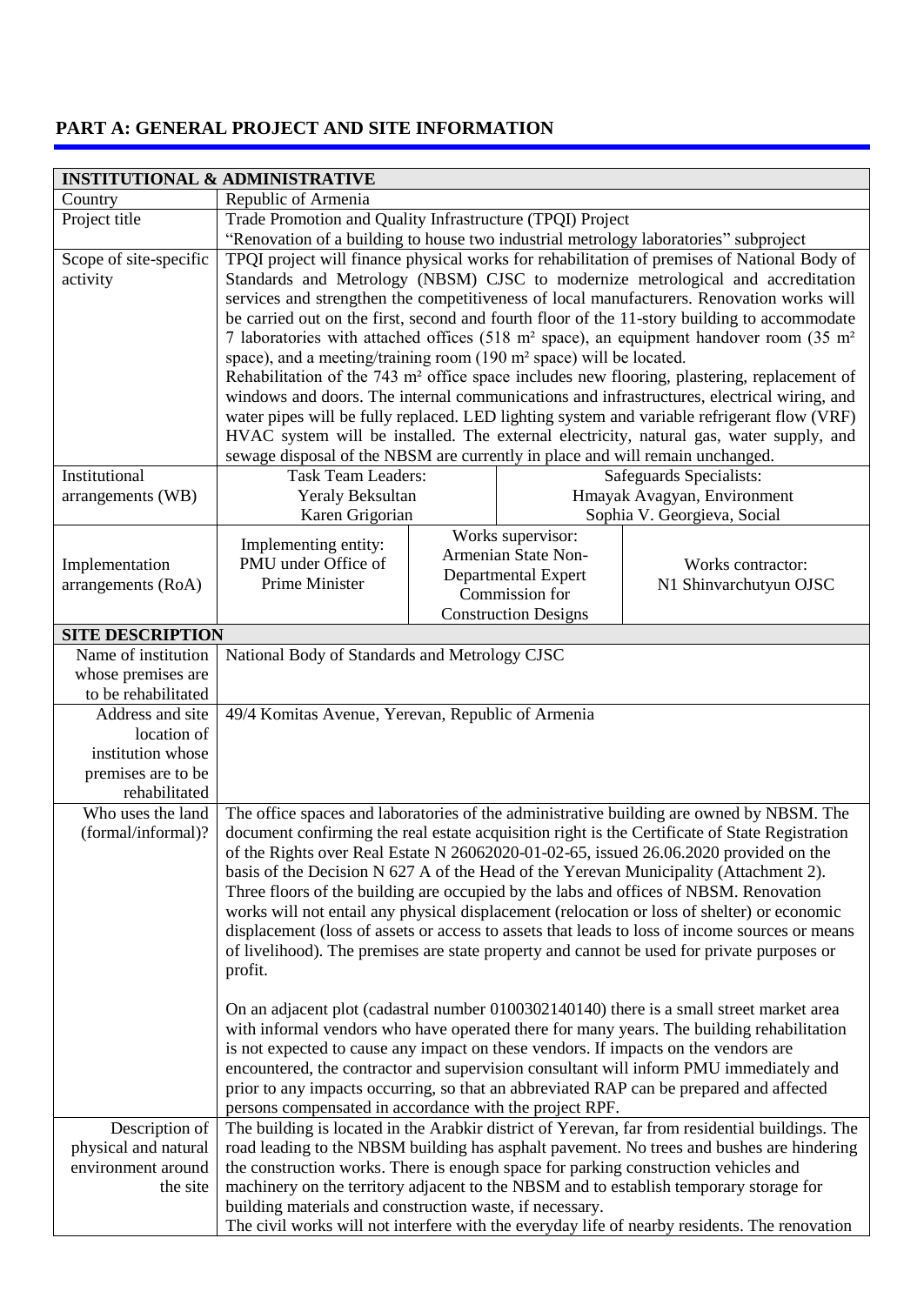|                                               | works will not hinder the activity of the offices belonged to NBSM and located on other                   |
|-----------------------------------------------|-----------------------------------------------------------------------------------------------------------|
|                                               | floors. The supply of construction materials and removal of waste will be conducted using a               |
|                                               | freight elevator.                                                                                         |
|                                               | The project's Social and Environmental Specialists have visited and pre-screened the site.                |
| Locations and                                 | The necessary aggregates and other construction materials are available from nearby vendors               |
| distance for material                         | or wholesale trade centers.                                                                               |
| sourcing, especially                          | Water required for construction works is available inside the building and supplied by                    |
| aggregates, water,                            | "Veolia Jur" CJSC.                                                                                        |
| stones?                                       |                                                                                                           |
| PUBLIC CONSULTATION                           |                                                                                                           |
| When / where the                              | The draft ESMP was disclosed on February 24, 2021, on the TPQI FB page                                    |
| public consultation                           | https://www.facebook.com/TPQIProject. Public consultation on the draft ESMP was held on                   |
| process will take                             | March 9, 2021 in NBSM.                                                                                    |
| /took place                                   | Brief information on the planned works and contact information for addressing questions                   |
|                                               | and grievances will be placed on the information board of the NBSM, at the worksite, and/or               |
|                                               | in its immediate surroundings.                                                                            |
| <b>ATTACHMENTS</b>                            |                                                                                                           |
|                                               | Attachment 1: Site plan for NBSM premises and laboratories                                                |
| Attachment 2: Building ownership certificate  |                                                                                                           |
| Attachment 3: Photos of the construction site |                                                                                                           |
|                                               | Attachment 4: Minutes of public consultation meeting and announcement-invitation                          |
| Attachment 5: Waste disposal agreement        |                                                                                                           |
|                                               | Attachment 6: Letter from Urban Development Committee to certify that construction permit is not required |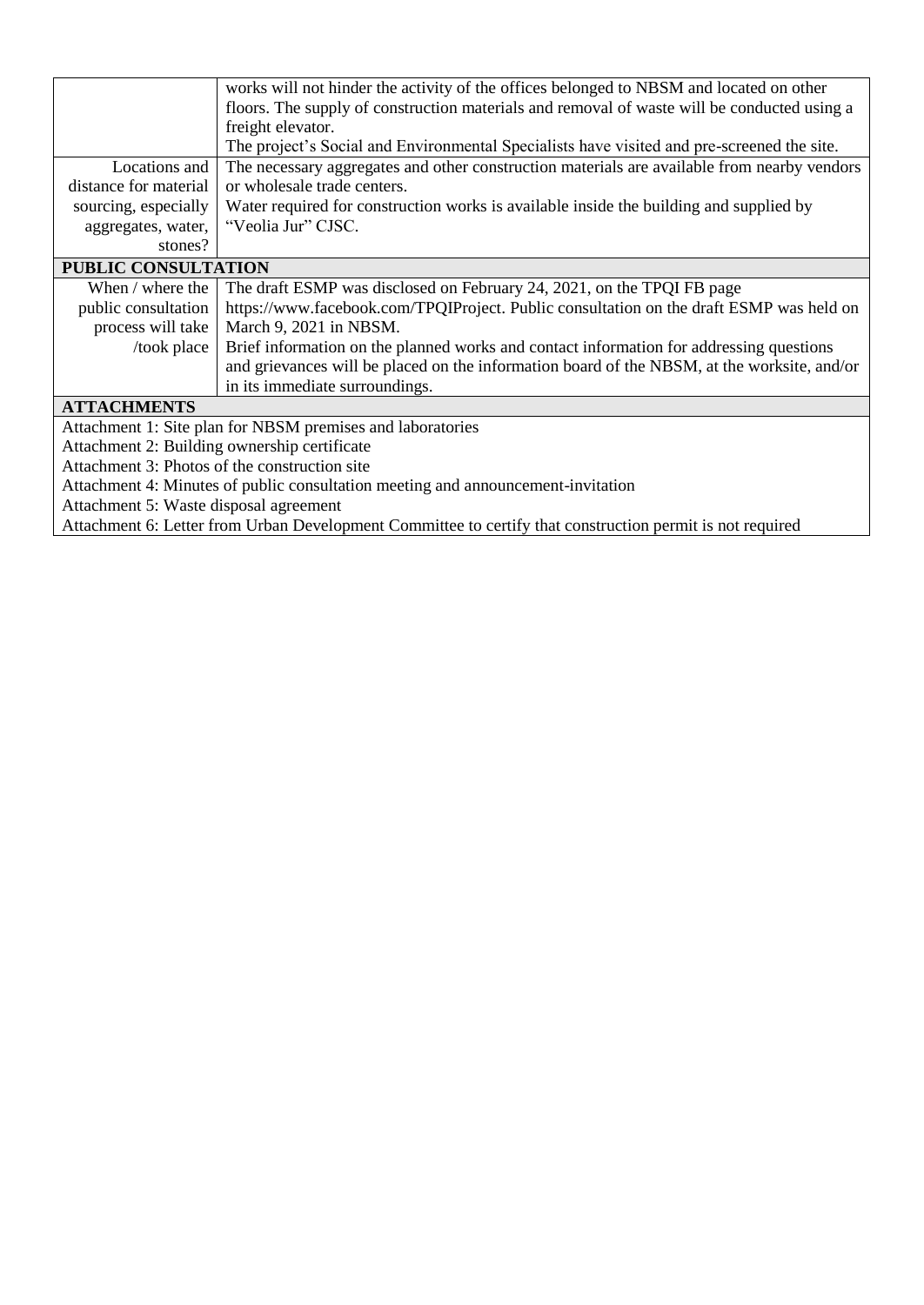## **PART B: SAFEGUARDS INFORMATION**

|                             | <b>ENVIRONMENTAL /SOCIAL SCREENING</b>                      |                                                         |                                      |
|-----------------------------|-------------------------------------------------------------|---------------------------------------------------------|--------------------------------------|
|                             | <b>Activity/Issue</b>                                       | <b>Status</b>                                           | <b>Triggered Actions</b>             |
|                             | Building rehabilitation<br>А.                               | $\lceil \checkmark \rceil$ Yes $\lceil \;\rceil$ No     | If "Yes", see Section A below        |
|                             | $\mathbf{B}$ .<br>New construction                          | $[$   Yes $\lceil \sqrt{\ } \rceil$ No                  | If "Yes", see Section A below        |
| Will the site               | C.<br>Individual wastewater treatment system                | $[$   Yes $\lceil \sqrt{\ } \rceil$ No                  | If "Yes", see Section <b>B</b> below |
| activity<br>include/involve | Historic building(s) and districts<br>D.                    | Yes<br>$\lceil \checkmark \rceil$<br>N <sub>0</sub>     | If "Yes", see Section C below        |
| any of the<br>following?    | Acquisition of land <sup>1</sup><br>Ε.                      | $[$   Yes $\lceil \sqrt{\ } \rceil$ No                  | If "Yes", see Section <b>D</b> below |
|                             | Hazardous or toxic materials <sup>2</sup><br>$\mathbf{F}$ . | [ ] Yes $[\checkmark]$ No                               | If "Yes", see Section E below        |
|                             | Impacts on forests and/or protected areas<br>G.             | $[$   Yes $\lceil \sqrt{\ } \rceil$ No                  | If "Yes", see Section F below        |
|                             | Handling / management of medical waste<br>Н.                | $[$   Yes $\lceil \sqrt{\ } \rceil$ No                  | If "Yes", see Section G below        |
|                             | Ι.<br>Traffic and Pedestrian Safety                         | $\lceil \checkmark \rceil$ Yes $\lceil \cdot \rceil$ No | If "Yes", see Section <b>H</b> below |

<u>.</u>

 $1$  Land acquisitions includes displacement of people, change of livelihood encroachment on private property this is to land that is purchased/transferred and affects people who are living and/or squatters and/or operate a business (kiosks) on land that is being acquired.<br><sup>2</sup> Toxic / hazardous material includes but is not limited to asbestos, toxic paints, noxious solvents, removal of lead paint,

etc.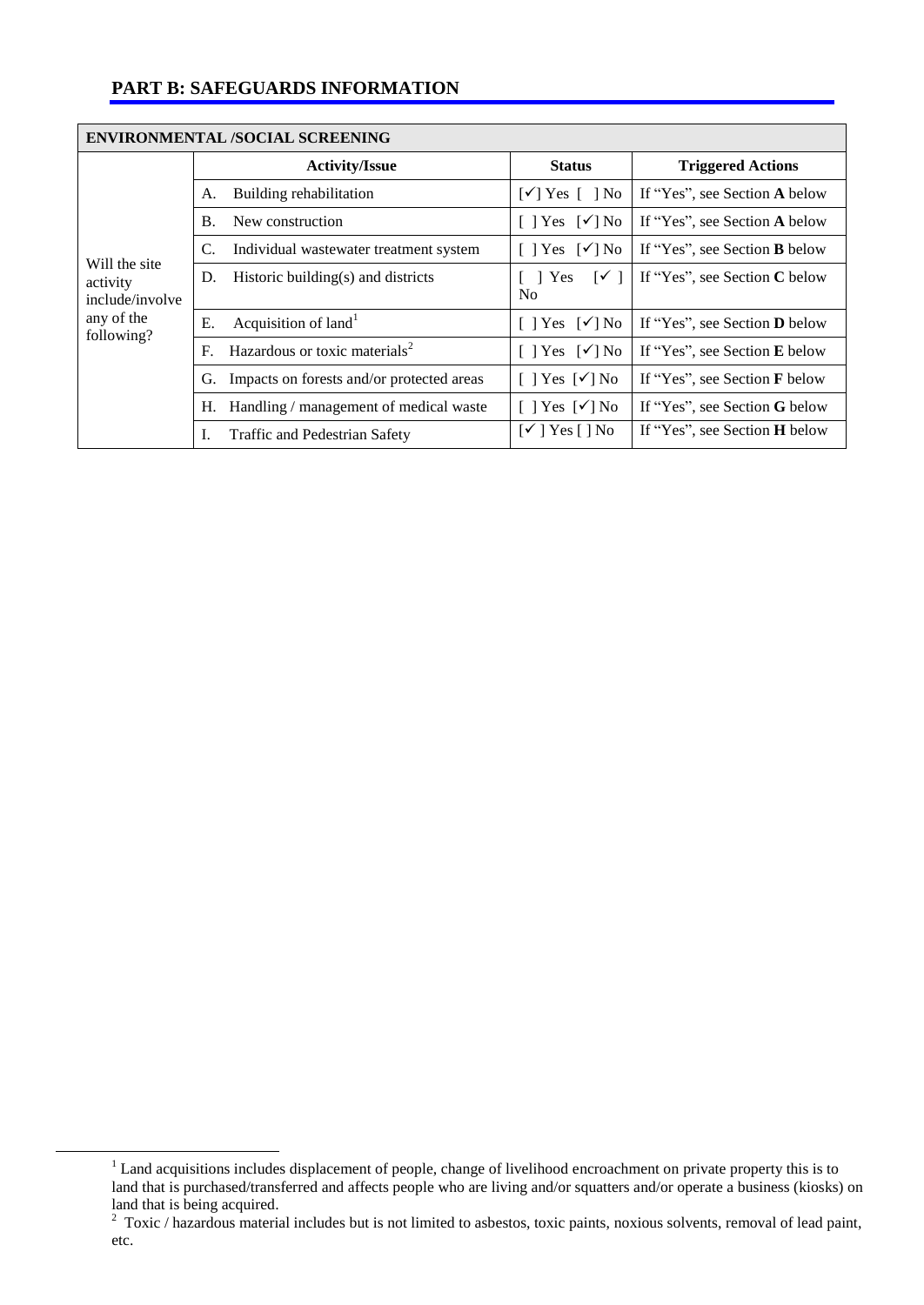## **PART C: MITIGATION MEASURES**

| <b>ACTIVITY</b>                                                       | <b>PARAMETER</b>                                                                                             | <b>MITIGATION MEASURES CHECKLIST</b>                                                                                                                                                                                                                                                                                                                                                                                                                                                                                                                                                                                                                                                                                                                                                                                                                                                                                                                                                                                                   |
|-----------------------------------------------------------------------|--------------------------------------------------------------------------------------------------------------|----------------------------------------------------------------------------------------------------------------------------------------------------------------------------------------------------------------------------------------------------------------------------------------------------------------------------------------------------------------------------------------------------------------------------------------------------------------------------------------------------------------------------------------------------------------------------------------------------------------------------------------------------------------------------------------------------------------------------------------------------------------------------------------------------------------------------------------------------------------------------------------------------------------------------------------------------------------------------------------------------------------------------------------|
| General<br>Conditions                                                 | Notification<br>and Worker<br>Safety                                                                         | (a) The local construction and environment inspectorates and communities have been notified<br>of upcoming activities<br>(b) The public has been notified of the works through appropriate notification in the media<br>and/or at publicly accessible sites (including the site of the works)<br>(c) All legally required permits have been acquired for construction and/or rehabilitation<br>(d) The Contractor formally agrees that all work will be carried out in a safe and disciplined<br>manner designed to minimize impacts on neighboring residents and environment.<br>(e) Workers' PPE will comply with international good practice (always hardhats, as needed<br>masks and safety glasses, harnesses and safety boots)<br>Appropriate signposting of the sites will inform workers of key rules and regulations to<br>(f)                                                                                                                                                                                                |
| A. General<br>Rehabilitation<br>and /or<br>Construction<br>Activities | Air Quality                                                                                                  | follow.<br>Demolition debris shall be kept in controlled area and sprayed with water mist to reduce<br>(a)<br>debris dust<br>During pneumatic drilling/wall destruction, dust shall be suppressed by water spraying<br>(b)<br>and/or installing dust screen enclosures at site<br>The surrounding environment (sidewalks, roads) shall be kept free of debris to minimize<br>(c)<br>dust<br>There will be no open burning of construction / waste material at the site<br>(d)<br>There will be no excessive idling of construction vehicles at sites<br>(e)                                                                                                                                                                                                                                                                                                                                                                                                                                                                            |
|                                                                       | Noise                                                                                                        | Construction noise will be limited to restricted times agreed to in the permit. The civil<br>(a)<br>works will cause some noise mostly in defined working hours, however the Contractor<br>shall maximally reduce inconvenience caused to the nearby residents<br>During operations the engine covers of generators, air compressors and other powered<br>(b)<br>mechanical equipment shall be closed, and equipment placed as far away from residential<br>areas as possible                                                                                                                                                                                                                                                                                                                                                                                                                                                                                                                                                          |
|                                                                       | Water Quality                                                                                                | The site will establish appropriate erosion and sediment control measures such as e.g. hay<br>(a)<br>bales and / or silt fences to prevent sediment from moving off site and causing excessive<br>turbidity in nearby streams and rivers.                                                                                                                                                                                                                                                                                                                                                                                                                                                                                                                                                                                                                                                                                                                                                                                              |
|                                                                       | Waste<br>management                                                                                          | Waste collection and disposal pathways and sites will be identified for all major waste<br>(a)<br>types expected from demolition and construction activities.<br>Mineral construction and demolition wastes will be separated from general refuse,<br>(b)<br>organic, liquid and chemical wastes by on-site sorting and stored in appropriate containers.<br>Construction waste will be collected and disposed properly by licensed collectors<br>(c)<br>(d) The records of waste disposal will be maintained as proof for proper management as<br>designed.<br>Whenever feasible the contractor will reuse and recycle appropriate and viable materials<br>(e)<br>(except asbestos)                                                                                                                                                                                                                                                                                                                                                   |
| H. Traffic<br>and<br>Pedestrian<br>Safety                             | Direct or<br>indirect<br>hazards to<br>public traffic<br>and<br>pedestrians by<br>construction<br>activities | In compliance with national regulations the contractor will ensure that the construction site is<br>properly secured, and construction related traffic regulated. This includes but is not limited to<br>Signposting, warning signs, barriers and traffic diversions: site will be clearly visible,<br>and the public warned of all potential hazards<br>Traffic management system and staff training, especially for site access and near-site<br>heavy traffic. Provision of safe passages and crossings for pedestrians where<br>construction traffic interferes.<br>Adjustment of working hours to local traffic patterns, e.g. avoiding major transport<br>٠<br>activities during rush hours or times of livestock movement<br>Active traffic management by trained and visible staff at the site, if required for safe<br>٠<br>and convenient passage for the public.<br>Ensuring safe and continuous access to office facilities, shops and residences during<br>٠<br>renovation activities, if buildings stay open for public. |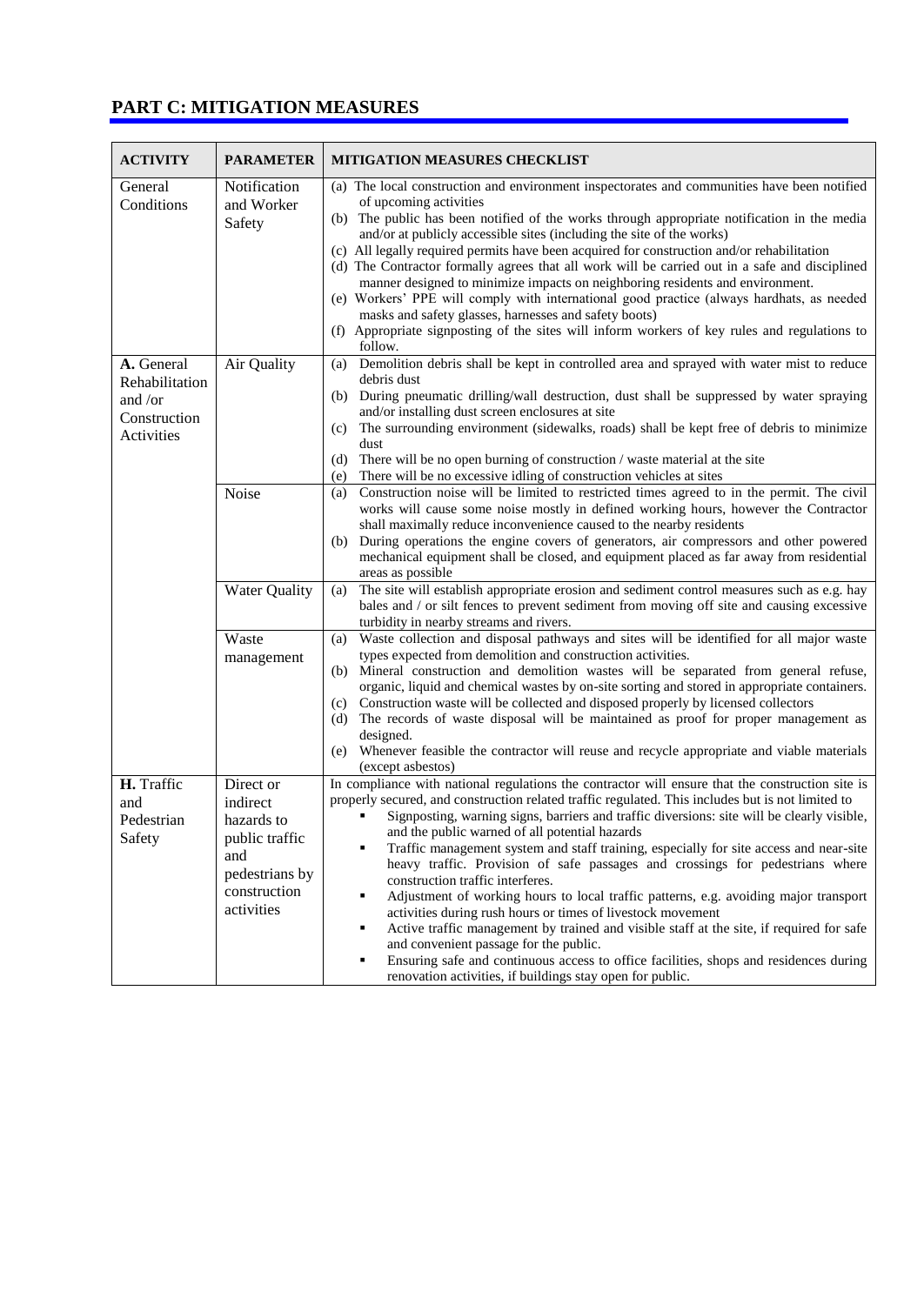## **PART D: MONITORING PLAN**

| <b>Activity</b>                                             | What<br>(Is the parameter to be<br>monitored?)                                                                                                                                           | Where<br>(Is the<br>parameter to be<br>monitored?)                                                    | How<br>(Is the<br>parameter to be<br>monitored?)                                                                 | When<br>(Define the<br>frequency / or<br>continuous?)                | Why<br>(Is the parameter being<br>monitored?)                                                                                                                                                                                                                                      | <b>Who</b><br>(Is responsible for<br>monitoring?)                    |  |
|-------------------------------------------------------------|------------------------------------------------------------------------------------------------------------------------------------------------------------------------------------------|-------------------------------------------------------------------------------------------------------|------------------------------------------------------------------------------------------------------------------|----------------------------------------------------------------------|------------------------------------------------------------------------------------------------------------------------------------------------------------------------------------------------------------------------------------------------------------------------------------|----------------------------------------------------------------------|--|
|                                                             |                                                                                                                                                                                          |                                                                                                       |                                                                                                                  |                                                                      |                                                                                                                                                                                                                                                                                    |                                                                      |  |
|                                                             | <b>CONSTRUCTION PHASE</b>                                                                                                                                                                |                                                                                                       |                                                                                                                  |                                                                      |                                                                                                                                                                                                                                                                                    |                                                                      |  |
| Provision of<br>construction<br>materials                   | Purchase of construction<br>materials from the<br>registered providers                                                                                                                   | Provider's<br>office or<br>warehouse                                                                  | Verification of<br>labels of the<br>materials and/or<br>certificates                                             | During<br>conclusion of<br>supply contracts                          | Ensure reliability of<br>construction materials and<br>their safety for human health                                                                                                                                                                                               | <b>PMU</b><br><b>Technical Supervision</b><br>Company                |  |
| Generation of<br>construction<br>waste                      | Temporary storage of<br>construction waste in<br>especially allocated<br>areas:<br>Timely disposal of<br>wastes to the formally<br>designated locations                                  | Work site<br>Waste disposal<br>site                                                                   | Inspection of<br>activities                                                                                      | Periodically<br>during<br>construction<br>and upon its<br>completion | - Prevent pollution of soil,<br>surface water and ground<br>water.<br>- Avoid accidents at the<br>construction site due to<br>scattered fragments of<br>construction materials<br>and debris.<br>- Retain esthetic appearance<br>of the construction site and<br>its surroundings. | <b>PMU</b><br><b>Technical Supervision</b><br>Company                |  |
| Transportation of<br>construction<br>materials and<br>waste | Technical condition of<br>vehicles and machinery;<br>Confinement and<br>protection of truckloads<br>with lining;<br>Respect of the<br>established hours and<br>routes of transportation. | - Construction<br>site<br>- Routes of<br>transportation<br>of construction<br>materials and<br>wastes | Inspection of<br>roads adjacent<br>to the<br>construction<br>object in the<br>direction of the<br>movement route | Selective<br>inspections<br>during work<br>hours                     | - Limit pollution of soil and<br>air from emissions;<br>- Limit nuisance to local<br>communities from noise<br>and vibration:<br>- Minimize traffic<br>disruption.                                                                                                                 | <b>PMU</b><br><b>Technical Supervision</b><br>Company<br>Road Police |  |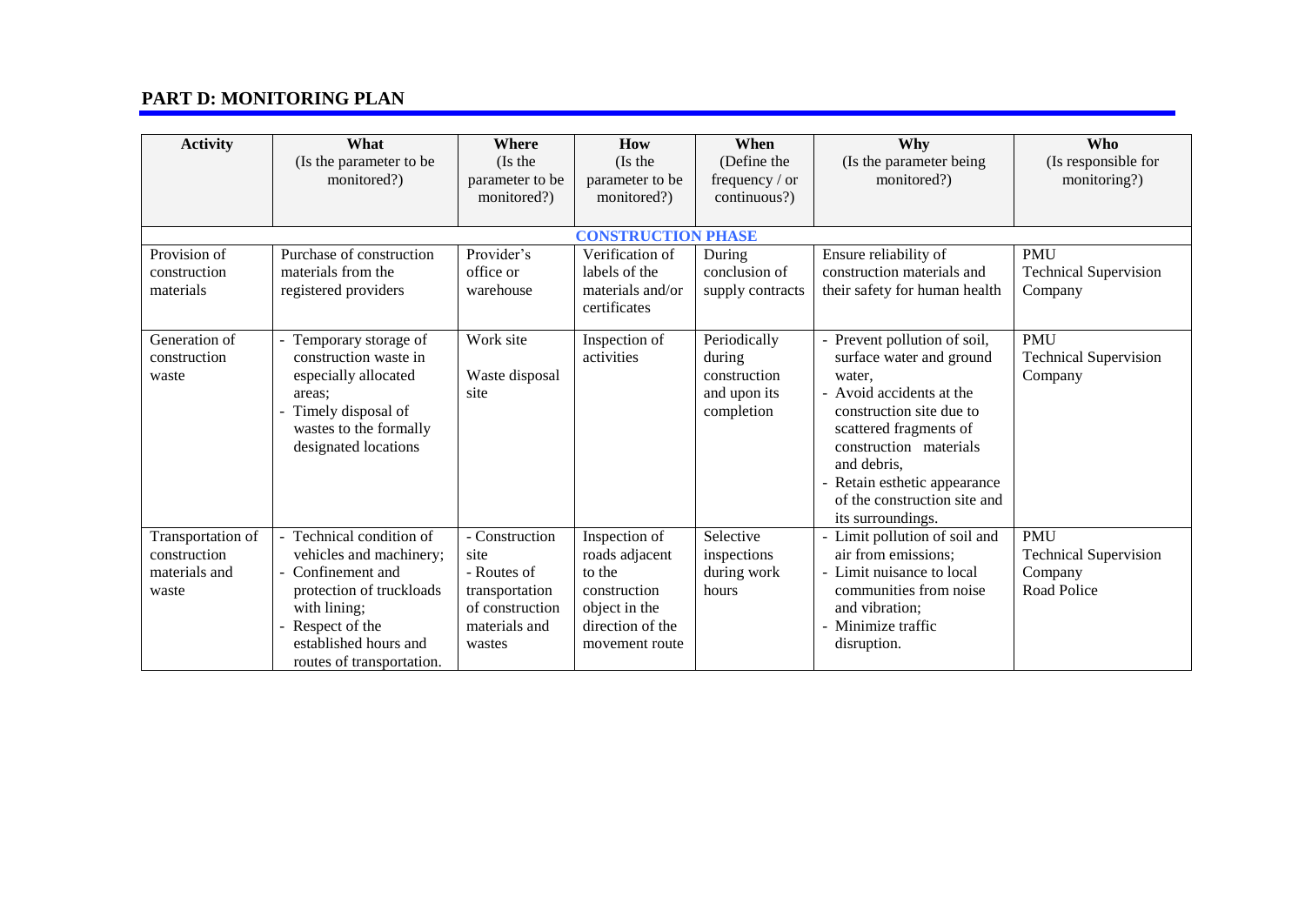| Maintenance of<br>construction<br>equipment       | - Washing of cars and<br>construction equipment<br>outside the construction<br>site or on maximum<br>distance from natural<br>streams;<br>Refueling or lubrication<br>of construction<br>equipment outside the<br>construction site or at<br>the predetermined<br>confined area.                                                          | Construction<br>site | Inspection of<br>activities                            | Selective<br>inspections<br>during work<br>hours | - Avoid pollution of water<br>and soil with oil products<br>due to operation of<br>equipment;<br>- Timely localize and<br>decrease expected damage<br>in case of fire. | <b>PMU</b><br><b>Technical Supervision</b><br>Company |
|---------------------------------------------------|-------------------------------------------------------------------------------------------------------------------------------------------------------------------------------------------------------------------------------------------------------------------------------------------------------------------------------------------|----------------------|--------------------------------------------------------|--------------------------------------------------|------------------------------------------------------------------------------------------------------------------------------------------------------------------------|-------------------------------------------------------|
| Workers' health<br>and safety                     | Provision of<br>constructors with<br>working clothes and<br>PPE;<br>Strict compliance with<br>the rules of construction<br>equipment operation and<br>usage of PPE;<br>- Availability of labor<br>safety training and<br>instruction records;<br>Presence of fire<br>extinguishing and<br>medical aid kits at work<br>site.               | Construction<br>site | Visual<br>inspection<br>Inspection of<br>documentation | Entire period of<br>works                        | Reduce the probability of<br>traumas and accidents to<br>constructors                                                                                                  | <b>PMU</b><br><b>Technical Supervision</b><br>Company |
| $COVID-19$<br>in<br>preparedness<br>the work site | Provision of handwash<br>facilities in the work site<br>with adequate supplies<br>of running water, hand<br>soap, alcohol-based<br>hand sanitizer and hand<br>drying devices;<br>Worksite entrance<br>procedure and medical<br>checks;<br>Regular disinfection of<br>rooms, equipment, tools,<br>and waste;<br>- Work practices to reduce | Construction<br>site | Inspection of<br>activities                            | Total period of<br>works                         | Reduce the COVID-19<br>infection risk at worksites                                                                                                                     | <b>PMU</b><br><b>Technical Supervision</b><br>Company |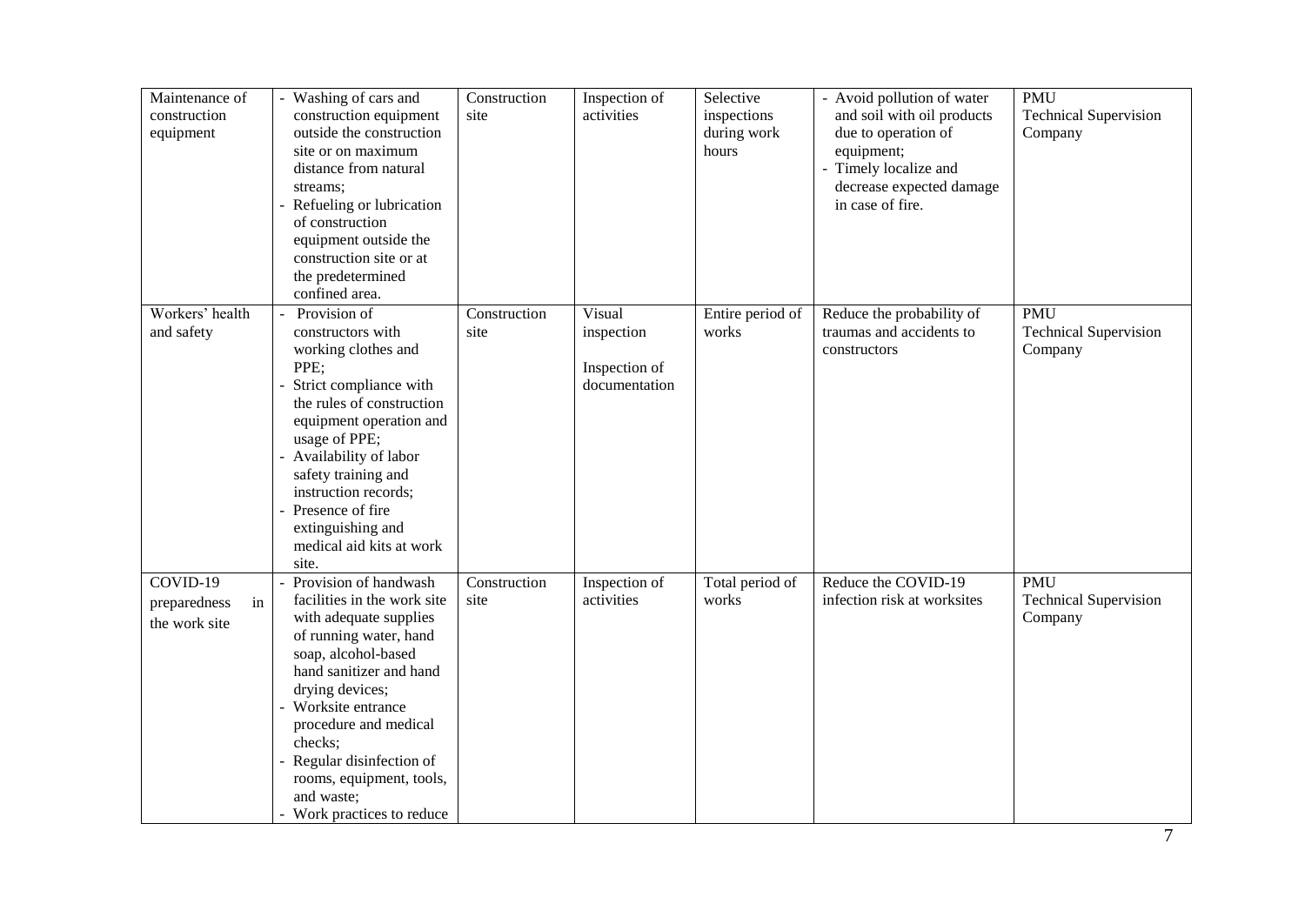|                                                | or minimize contact<br>between workers;<br>- Provision of face masks<br>and other relevant PPE<br>to all project workers at<br>the entrance to the<br>project site.                                                                                                                                            |                                                    |                            |                                                   |                                                                                                                                                                    |                                                                      |
|------------------------------------------------|----------------------------------------------------------------------------------------------------------------------------------------------------------------------------------------------------------------------------------------------------------------------------------------------------------------|----------------------------------------------------|----------------------------|---------------------------------------------------|--------------------------------------------------------------------------------------------------------------------------------------------------------------------|----------------------------------------------------------------------|
| Traffic and road<br>safety                     | Presence of traffic<br>regulation and warning<br>signs as needed;<br>Construction site<br>demarcated/fenced, and<br>all construction activities<br>confined to the site;<br>- No construction<br>materials and waste<br>piled up or scattered<br>outside the construction<br>site                              | Roads adjacent<br>to the<br>construction<br>object | Visual<br>inspection       | Entire period of<br>works                         | Prevent the violation of<br>interests of the passengers<br>and/or pedestrians because of<br>the construction works                                                 | <b>PMU</b><br><b>Technical Supervision</b><br>Company<br>Road Police |
| Site reinstatement                             | Land plot around the<br>building cleared of any<br>residual waste and<br>reinstated                                                                                                                                                                                                                            | Construction<br>site                               | Visual<br>inspection       | Final stage of<br>works                           | Reduce loss of aesthetical<br>value of the landscape due to<br>construction activities                                                                             | PMU<br><b>Technical Supervision</b><br>Company                       |
| Public<br>information and<br>grievance redress | Information board<br>installed at the work site<br>carrying:<br>- the name of works<br>provider (contractor),<br>works commissioner,<br>and works financing<br>Project;<br>- contact information of<br>NBSM for local<br>communities to refer<br>complaints on the<br>nuisance caused by<br>construction works | Construction<br>site                               | Inspection of<br>documents | Before and<br>during the<br>construction<br>works | Communicate with the<br>residents or employees as<br>well as other stakeholders of<br>the area adjacent to the<br>construction site and register<br>the complaints | <b>PMU</b><br><b>Technical Supervision</b><br>Company                |
|                                                |                                                                                                                                                                                                                                                                                                                |                                                    | <b>OPERATION PHASE</b>     |                                                   |                                                                                                                                                                    |                                                                      |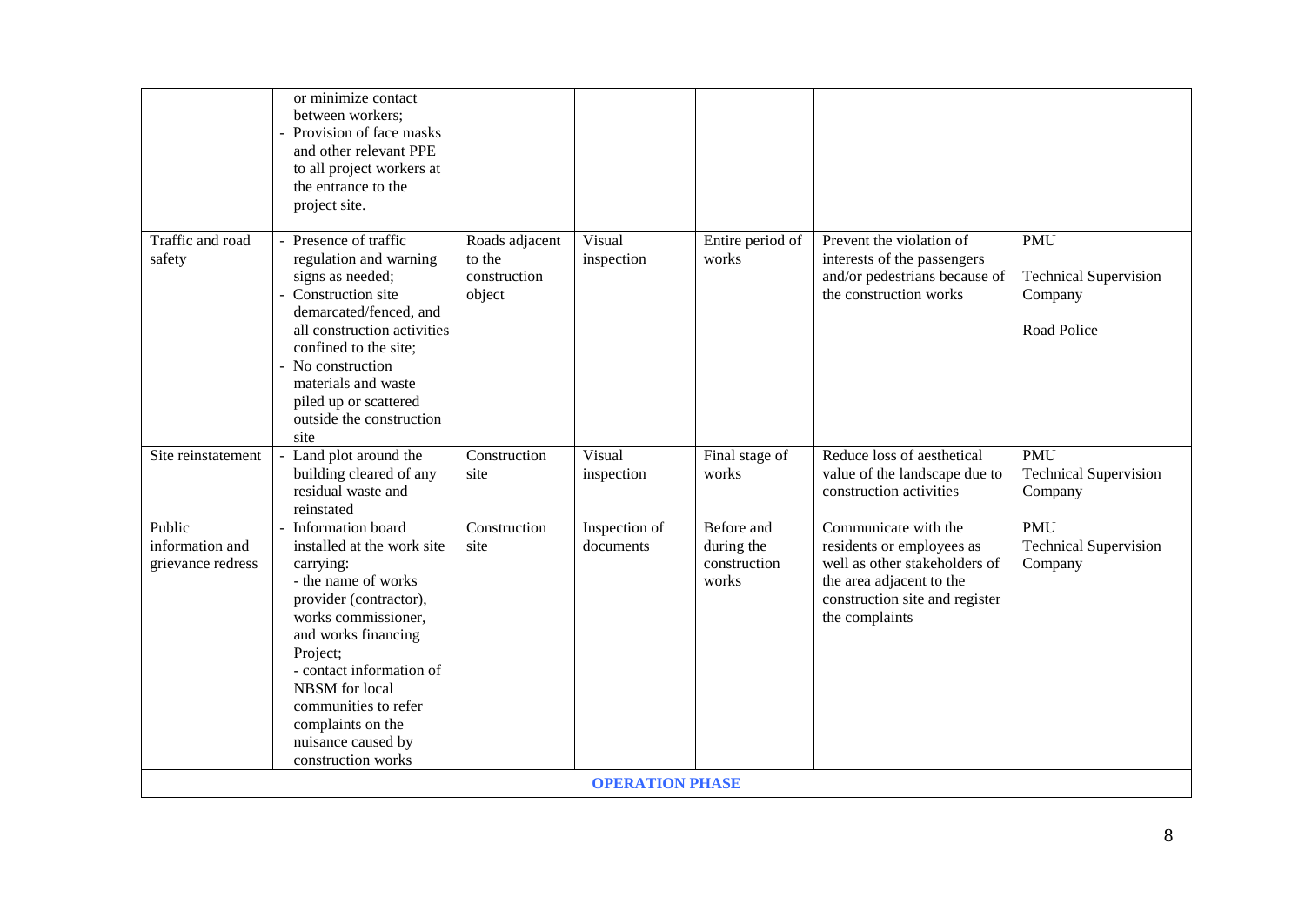| Operational waste<br>management                        | Organized collection of<br>household waste<br>generated during<br>operation of NBSM;<br>Arrangements in place<br>and operational for<br>removal of household<br>waste from NBSM | Premises of the<br><b>NBSM</b> | Site inspection        | Total period of<br>operation of the<br><b>NBSM</b>                           | Ensure sanitary safety and<br>favorable conditions for<br>NBSM staff and visitors                                                              | Administration of NBSM                                                      |
|--------------------------------------------------------|---------------------------------------------------------------------------------------------------------------------------------------------------------------------------------|--------------------------------|------------------------|------------------------------------------------------------------------------|------------------------------------------------------------------------------------------------------------------------------------------------|-----------------------------------------------------------------------------|
| Operation and<br>maintenance of<br><b>HVAC</b> system  | Regular servicing of the<br>entire heating and<br>ventilation systems being<br>undertaken                                                                                       | Premises of the<br><b>NBSM</b> | Periodic check-<br>ups | Total period of<br>operation of the<br>heating and<br>ventilation<br>systems | Maintenance of heating and<br>ventilation systems in safe<br>and operable condition                                                            | Contractor<br>Administration of NBSM                                        |
| Maintenance of<br>internal<br>communication<br>systems | Electric wiring and<br>water/sewage pipes<br>maintained in good<br>operating condition                                                                                          | Premises of the<br><b>NBSM</b> | Periodic check-<br>ups | Total period of<br>operation of the<br><b>NBSM</b>                           | Exclude risks of electric<br>shocks, short circuits, and<br>leakage of pipes                                                                   | <b>Administration of NBSM</b>                                               |
| Emergency<br>preparedness                              | Presence of adequate fire<br>localization system, and<br>emergency back-up system<br>for the case of failure of<br>the heating system                                           | Premises of the<br><b>NBSM</b> | Periodic check-<br>ups | Total period of<br>operation of the<br><b>NBSM</b>                           | Reduce risks for the staff<br>and visitors of the NBSM<br>- Avoid disruption of<br>NBSM's operation and a<br>nuisance to staff and<br>visitors | <b>Administration of NBSM</b><br>Ministry of Emergency<br><b>Situations</b> |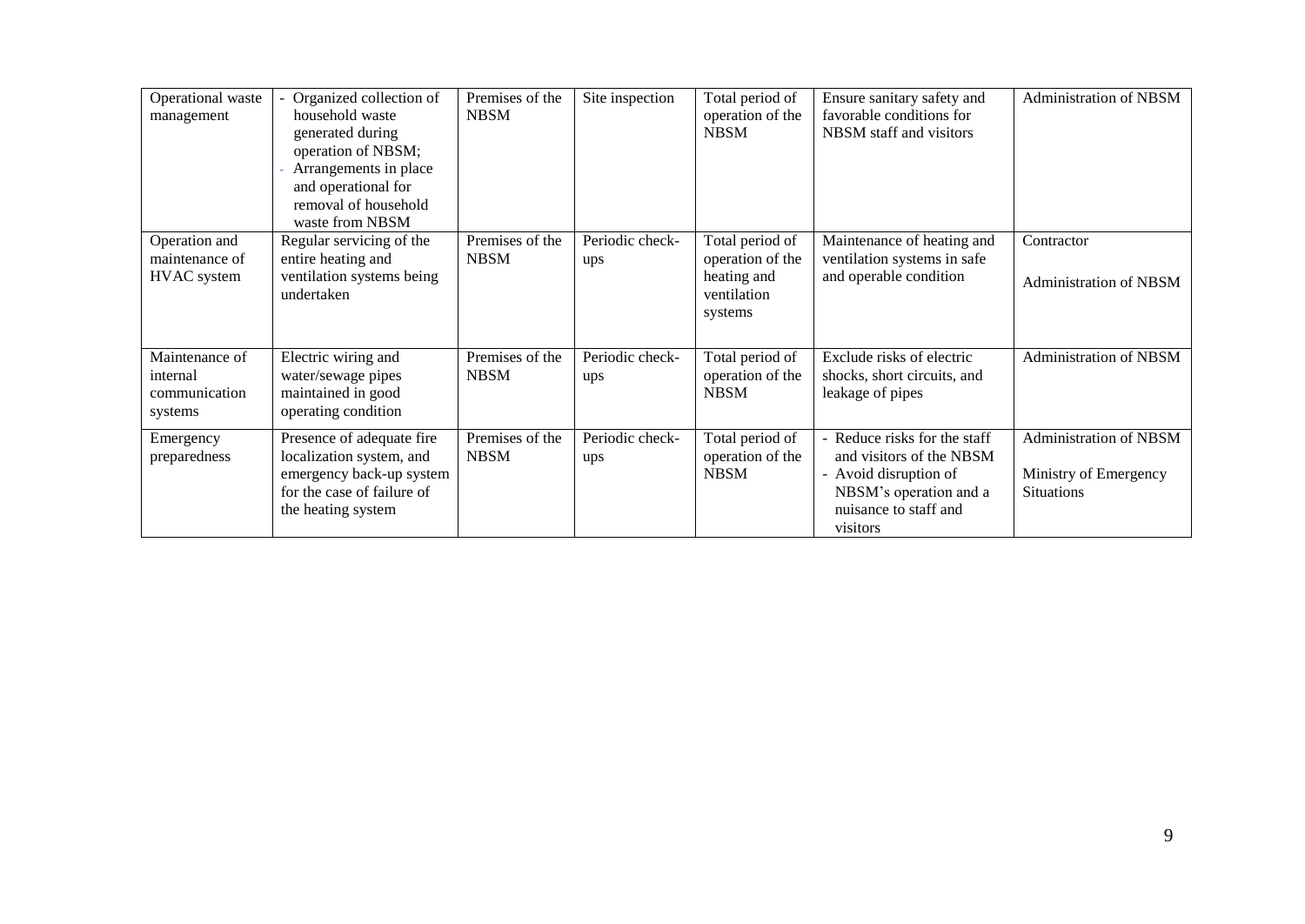

## **Attachment 1. Site plan of NBSM premises and laboratories**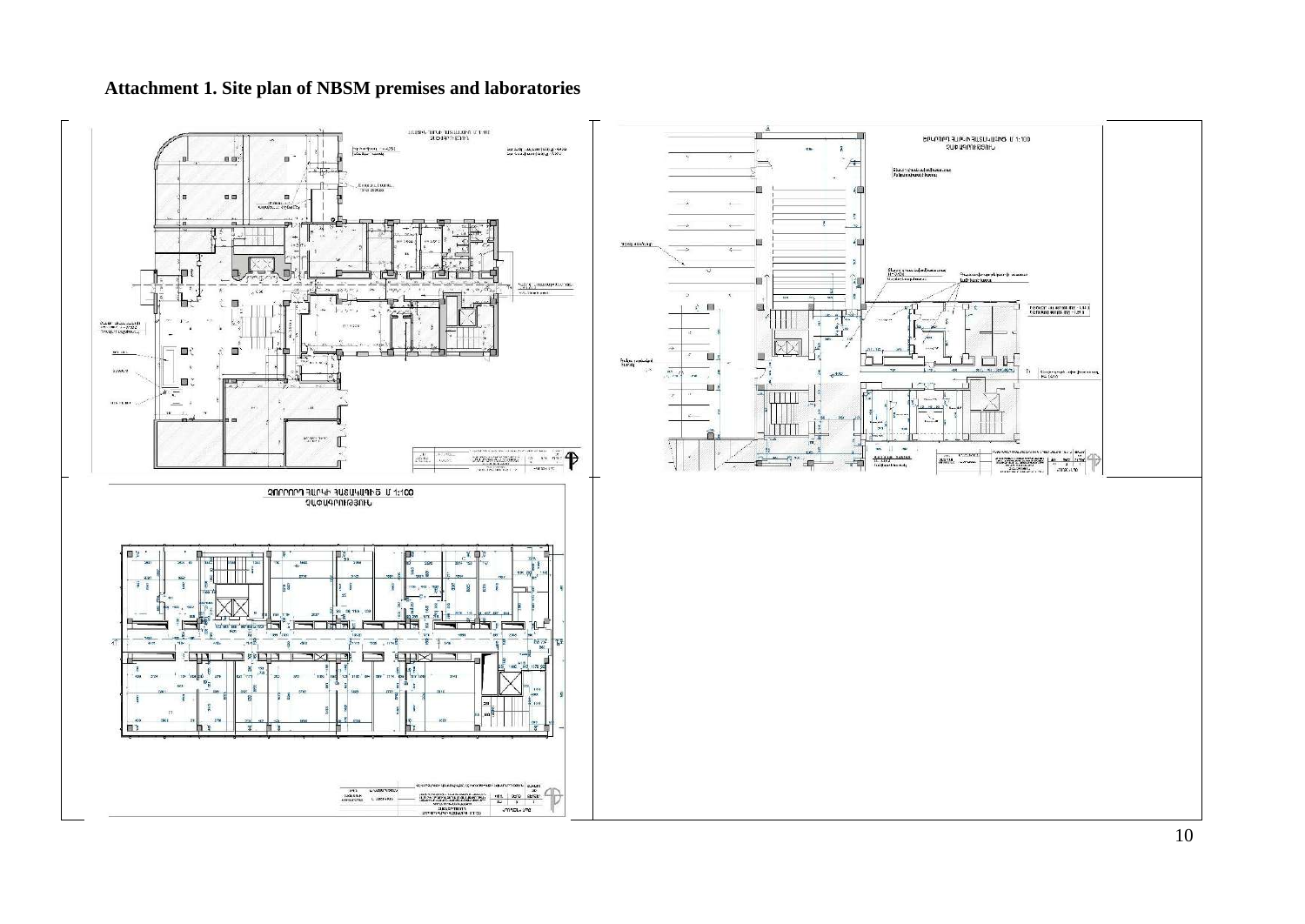# **Attachment 2. Building Ownership Certificate**

|         | ՀԱՅԱՍՏԱՆԻ ՀԱՆՐԱՊԵՏՈՒԹՑՈՒՆ<br><b>44U3U4UL</b><br>ՄՆԵՍՐԺ ԳՈՒՅՔԻ ՆԿԱՏՄԱՍԲ ԻՐԱՎՈՒՆՔՆԵՐԻ<br><b>Hanasupph</b><br><b>TILSUALIL ANIL SULL</b><br>lm Burk                                                                |                 |                  | 4. ՀՈՂԱՄԱՍԻ ԲՆՈՒԹԱԳՐԵՐԸ<br>1 κυγιωμαρωμα διαδίμωση σ1-003-0214-0140<br>Մակերեսի լավզը (has)* 0.1543<br>Նպատակային նշանակությունը՝ բեակավայրերի                              |                                |                 | Գործառնական Նշանակությունը կամ hողատեսքը՝ Հասարակական կառուցապատման<br>Գրանցված իրավունքի տեսակը՝ ԸՆԴՀԱՆՈՒՐ ԲԱԺՆԱՅԻՆ ՍԵՓԱԿԱՆՈՒԹՅՈՒՆ                                                                                                                                                                                                                                |
|---------|-----------------------------------------------------------------------------------------------------------------------------------------------------------------------------------------------------------------|-----------------|------------------|-----------------------------------------------------------------------------------------------------------------------------------------------------------------------------|--------------------------------|-----------------|--------------------------------------------------------------------------------------------------------------------------------------------------------------------------------------------------------------------------------------------------------------------------------------------------------------------------------------------------------------------|
|         | Սույն վկայականով իաստատվում է 26 hունիսի 2020 թվականին գույքի նկատմամբ<br>իրավունքների պետական գրանցման միասնական մատյանում կատարված անշարժ                                                                     |                 |                  | 5. ՇԻՆՈՒԹՅՈՒՆՆԵՐԻ ԲՆՈՒԹԱԳՐԵՐԸ<br>1) Նպատակային կշանակությունը՝ hասարակական<br>2) Phrapaugropp gium sunaubõbis situmsensübbnb <sup>3</sup>                                   |                                |                 |                                                                                                                                                                                                                                                                                                                                                                    |
|         | գույքի նկատմամբ իրավունքի պետական գրանցումը հետևյալ տվյալներով.<br>1. ԳՐԱՆՑՎԱԾ ԻՐԱՎՈՒՆՔԻ ՍՈՒԲՅԵԿՏ(ՆԵՐ)                                                                                                          | $_{\text{cyc}}$ |                  | <b><i><u>Insiguitimpumble</u></i></b><br><b><i><u>omothmethp</u></i></b>                                                                                                    | Shuudi                         | <b>Uuslbabu</b> | Գրանցված իրավունքի տեսակ                                                                                                                                                                                                                                                                                                                                           |
|         |                                                                                                                                                                                                                 |                 |                  | 01-003-0214-0140-001-001                                                                                                                                                    | Nuurhunnun                     |                 | 5780.7 of Ubdtl-triangener.                                                                                                                                                                                                                                                                                                                                        |
|         | ISLUATION THERMAN DIEDWISCHN HIS HIS IN UNISIDENTIAL                                                                                                                                                            |                 |                  | 2 01-003-0214-0140-002                                                                                                                                                      | Crywalagp                      | $7.2$ pd        | <b>ИБФЦЧЦЫ МЭВЛМ</b>                                                                                                                                                                                                                                                                                                                                               |
|         | 2. ԱՆՇԱՐԺ ԳՈՒՅՔԻ ԳՏՆՎԵԼՈՒ ՎԱՑՐԸ ԵՎ ԱՆՎԱՆՈՒՄԸ                                                                                                                                                                    |                 |                  | 3 01-003-0214-0140-003                                                                                                                                                      | dupupuh                        | 281.4 ml        | <b>UGGEINILITAGERAL</b>                                                                                                                                                                                                                                                                                                                                            |
|         | Երևան, Աբաթկիր Կոմիտասի պողոտա 49/4 շենք, ո. 2                                                                                                                                                                  |                 |                  | 01-003-0214-0140-001-003                                                                                                                                                    | Clinhulmin<br><i>unsumsump</i> | 268.9 pd        | CURLING PUBLISH<br><b>UbOLI-LILINGGINL</b>                                                                                                                                                                                                                                                                                                                         |
|         | ճարտարապետահատակագծային առաջադրանք 19.12.2014թ. h. 01/18-h-07/l-Ն-4604-872,<br>շինարարության թույլտվություն 04.11.2014թ. h. 01/18-61781-1167, շինարարության                                                     |                 |                  |                                                                                                                                                                             |                                |                 | օրենսգրքի 54-րդ իոդվածի 8.2 կետի հիման վրա և նույն եոդվածի 9-րդ կետի համաձայն                                                                                                                                                                                                                                                                                      |
| npremul | շահագործման փաստագրման ակտ 30.01.2015թ. h. 01/19-15/3929-31.<br>ճարտարապետաշինարարական նախագիծ 27,12,2014թ. h. 01/18-05/2-72252-1202.,<br>Փոխանցման ակտ 25/03/2020թ., Երևանի քաղաքապետի 17.06.2020թ. թիվ 1879-L |                 | <b>Uwnqujuki</b> | օգտագործման տվտածքների նկատմամբ կազմում է 60693/78778:<br>mundedn draught and brush                                                                                         |                                |                 | օտարման դեպքում ձեռք բերողը պետք է վճարի հողամասի տվյալ պահին գործող<br>կադաստրային փրժեքը։ Առկա է 82.2 քմ մակերեսով ինքնակամ շինություններ։<br>Ubdiuluubwurhpng pud bbdwug 0.1543 hu hnqudwuh u 268.09gd zbbgh nonhuumn<br>Գրանցումը իրակսնացնող պաշտոնատար անձի անունը, ազգանունը՝ Վայերին։<br>Ջբաղեցրած պաշփոնը՝ Անշարժ գույքի գրանցման միասնական ստորարաժանման |
|         | <b>CHEATRA H SUSPENSEL</b><br>HALBING IN<br><b>PUNUHILE 485 SADE :</b><br>44USU4UL N 26062020-01-0265, qummburgun' QAPE3ZW9TCEA                                                                                 |                 |                  |                                                                                                                                                                             |                                |                 |                                                                                                                                                                                                                                                                                                                                                                    |
|         | innere aastese oor (verstel) is deelbaarin oorspreek (energ ) vermalikt heesterstad (makenda<br>meer aastese oor (verstel) is deelbaari                                                                         |                 |                  | 44LI3U4UL N 26062020-01-0265, quantumpum' QAPE3ZW9TCEA<br>Մասպարդոյի խմբությունը և վավերականոցվունը կարող է կտուգվել Կադաստրի կովիկմլի<br>www.o.consons.oro կայքէին վիջոցով |                                |                 |                                                                                                                                                                                                                                                                                                                                                                    |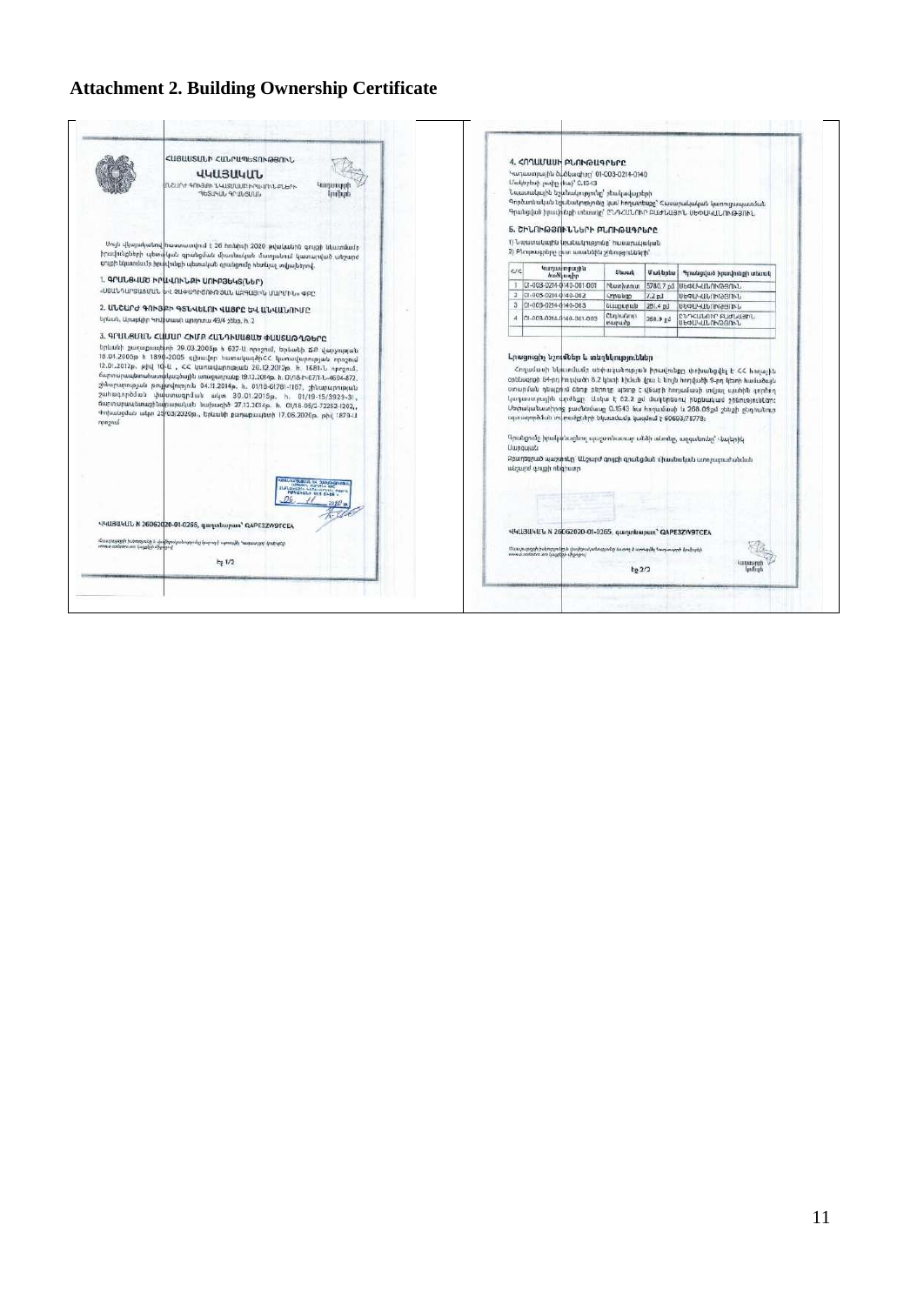#### **Republic of Armenia**

#### **Certificate of State Registration of the Rights over Real Estate**

This Certificate confirms the state registration of rights over the real estate in the integrated state registry

on June 26, 2020.

#### 1**. Entity(s) of registered right**

''National Body for Standards and Metrology'' CJSC

#### **2. Address location and Title of the real estate**

49/4 Komitas Avenue, Yerevan, Republic of Armenia

#### **3. Documents on which the registration is based:**

Yerevan Mayor's Decision N 627-A, dated 29.03.2005, Decision of the RA Government N 10-A, dated 12.01.2012 on the Decision N 1890-2005 with regard to the master plan, dated 18.04.2005, by the Department of Architecture and Urban Development, Decision N 1681-N, of the RA Government, dated 20.12.2012, Architectural plan N 01/18-I-07/1-N-4604-872, dated 19.02.2014, Construction permit N 01/18-61781-1167, dated 04.11.2014, Construction operation documentation Act N 01/19-15/3929-31, dated 30.01.2015, Architectural construction plan N 01/18-05/2-72252-1202, dated 27.12.2014, Transfer act dated 25.03.2020, Decision N 1879-A of Yerevan Municipality.

#### CERTIFICATE N- 26062020-01-0265, PASSWORD- QAPE3ZW9TCEA

The authenticity of the document can be checked through the official website of the Cadaster Committee of the Republic of Armenia.

### **4. Land characteristics**

Cadaster Code: 01-003-0214-0140 Surface (ha): 0.1543 Target use: residence Operational use or type of the land: public construction Type of registered right: COMMON SHARED OWNERSHIP

#### **5. Building characteristics**

1) Target use: public

2) Characteristics of the buildings:

| Sr.No. | Cadaster Code            | Type         | Surface      | Type of registered right                 |
|--------|--------------------------|--------------|--------------|------------------------------------------|
|        | 01-003-0214-0140-001-001 | Institution  | 5780.7 sq/m  | <b>OWNERSHIP</b>                         |
| 2      | 01-003-0214-0140-002     | <b>Shaft</b> | $7.2$ sq/m   | <b>OWNERSHIP</b>                         |
| 3      | 01-003-0214-0140-003     | Canopy       | $281.4$ sq/m | <b>OWNERSHIP</b>                         |
| 4      | 01-003-0214-0140-001-003 | General area | $268.9$ sq/m | <b>COMMON SHARED</b><br><b>OWNERSHIP</b> |

#### **Additional Notes and Information**

The right of ownership over the land was granted based on Article 64, clause 8.2 of the Land Code of the Republic of Armenia. According to clause 9 of the same Article, in the event of land alienation, the land acquisitor shall pay the current cadastral cost. Informal users occupy 82.2 sq/m. The owner's share of the common areas of 0.1543 ha land and 268.09 sq/m building is 60693/78778.

Registering officer – Valerik Sargsyan

Position – Real Estate Register of the Unified Real Estate Registration Unit.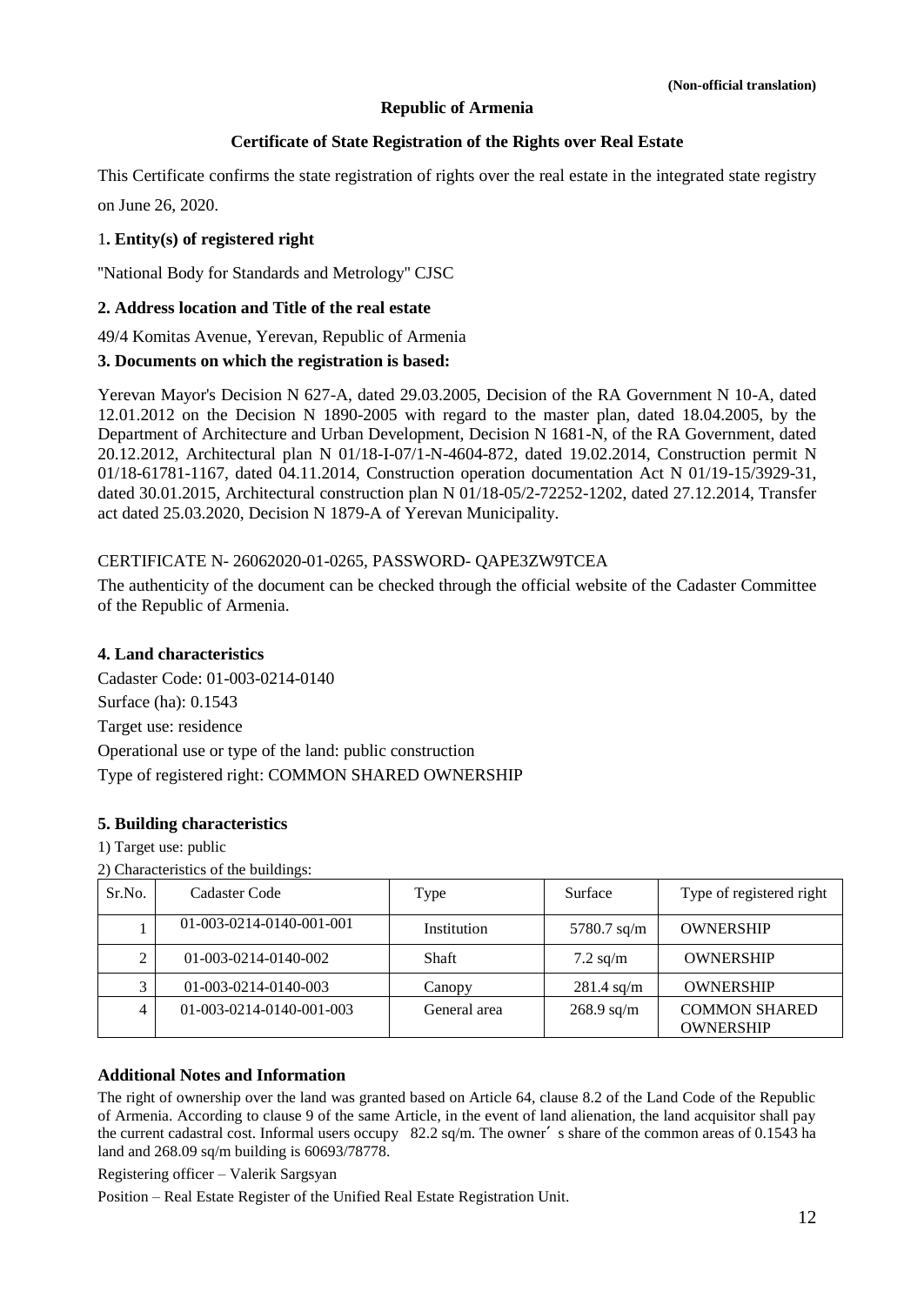## **Attachment 3. Site Photos**



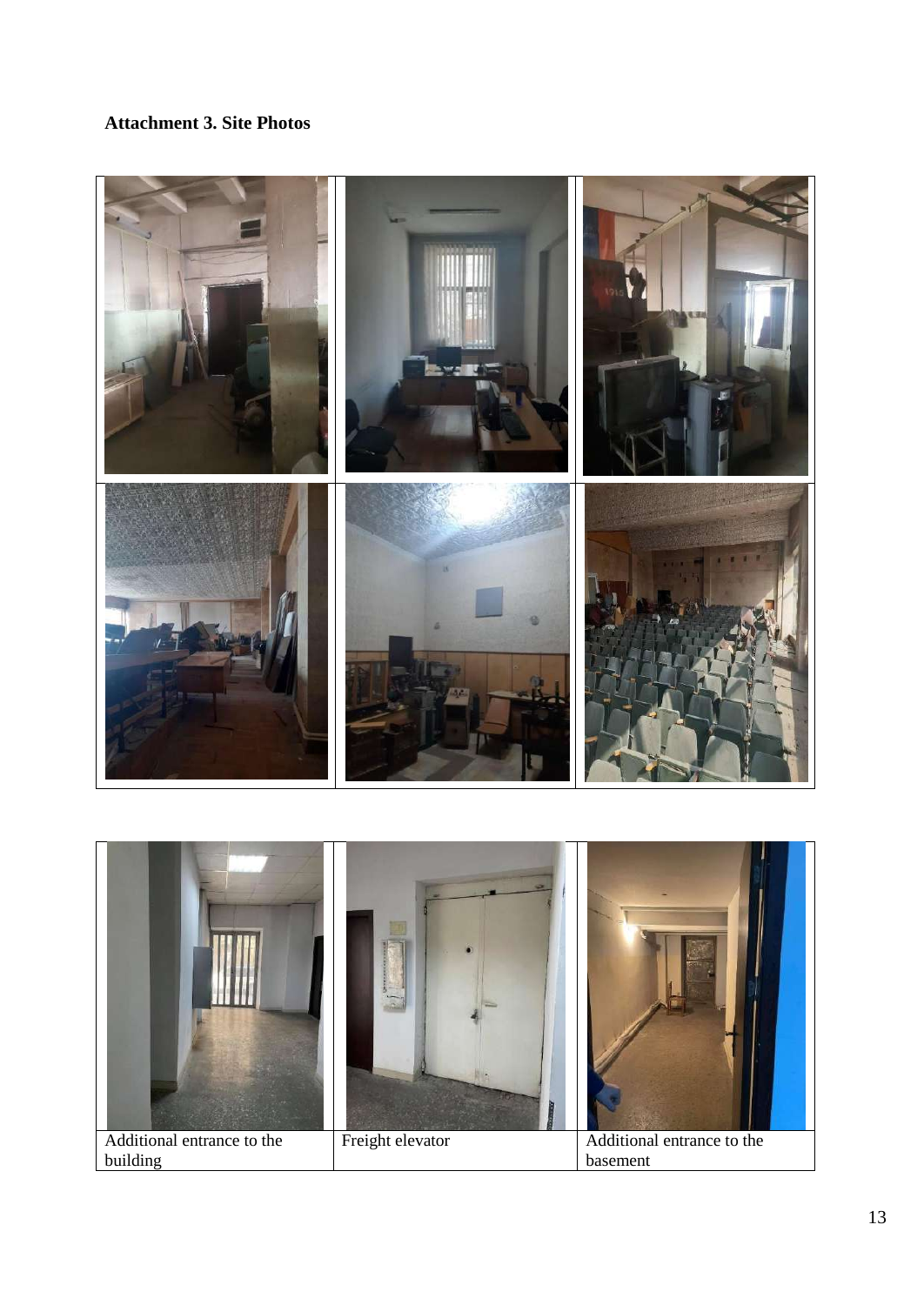### **Attachment 4. Minutes of Public Consultation**

### **Minutes of Public Consultation on the draft Environmental and Social Management Plan for the renovation of the building to house two industrial metrology laboratories**

On March 9, 2021, an open public consultation was held at the National Body of Standardization and Metrology CJSC to inform the beneficiaries about the planned rehabilitation works, as well as about the temporary environmental and social impacts and risks associated with the planned works. The invitation announcement was disseminated through the TPQI Facebook page [\(https://www.facebook.com/TPQIProject\)](https://www.facebook.com/TPQIProject) and NBSM official website [\(https://metrology.am/hy/haytararoutyounner/naxatesvox-veranorogman-ashxatanqner.html\)](https://metrology.am/hy/haytararoutyounner/naxatesvox-veranorogman-ashxatanqner.html).

The list of participants of the meeting and the relevant photographs are provided below:

- 1. Armen Voskanyan, Deputy Director
- 2. Gevorg Martoyan, Quality Manager
- 3. Kamo Movsisyan, Chief Metrologist
- 4. Garik Martirosyan, Head of Laboratory of Thermal, Physical And Chemical Measurements and Standard Samples
- 5. Khachik Grigoryan, Head of Ionization Measurement Laboratory
- 6. Alisa Savadyan, Environment and Social Specialist at TPQI Project.
- 7. Liana Balyan, Monitoring and Evaluation Specialist at TPQI Project.

The discussion was opened by Alisa Savadyan, Environment and Social Specialist at TPQI Project. She introduced the WB's E&S safeguards requirements for renovation activities, potential environmental and social impacts and mitigation and monitoring measures described in the Environmental and Social Management Plan (ESMP).

During the discussion, the responsibilities of the technical supervisor were presented, including the requirements for safeguards monitoring, and filling in the field E&S monitoring checklist and Covid-19 site preparedness checklist. Potential social risks of the project that may arise during the construction were also discussed.

A. Savadyan: The ESMP states that to avoid disrupting the passage of users of other floors of the building and the central entrance while the renovation works are in process, the reserve exit and freight elevator will be used. The sign pictures on the entrances and freight elevator are additionally provided.

A. Voskanyan: The building has many entrances, and an individual approach will be followed during the renovation works of each. The additional entrances will also be used for waste removal purposes. The freight elevator will allow people to enter through the central entrance, and they will not experience any inconvenience due to the building renovation. The one-stop shop is also planned at NBSM. For that purpose, the first floor will be renovated, during which the possibility of parking outside will be disrupted for a very short period of time.

G. Martoyan: The public institution is ready to support technical supervisors and construction staff in all matters. There is no concern about small unauthorized buildings outside, as they are not in use. The Yerevan Municipality plans to demolish them.

Questions were raised about the start and end periods of the construction.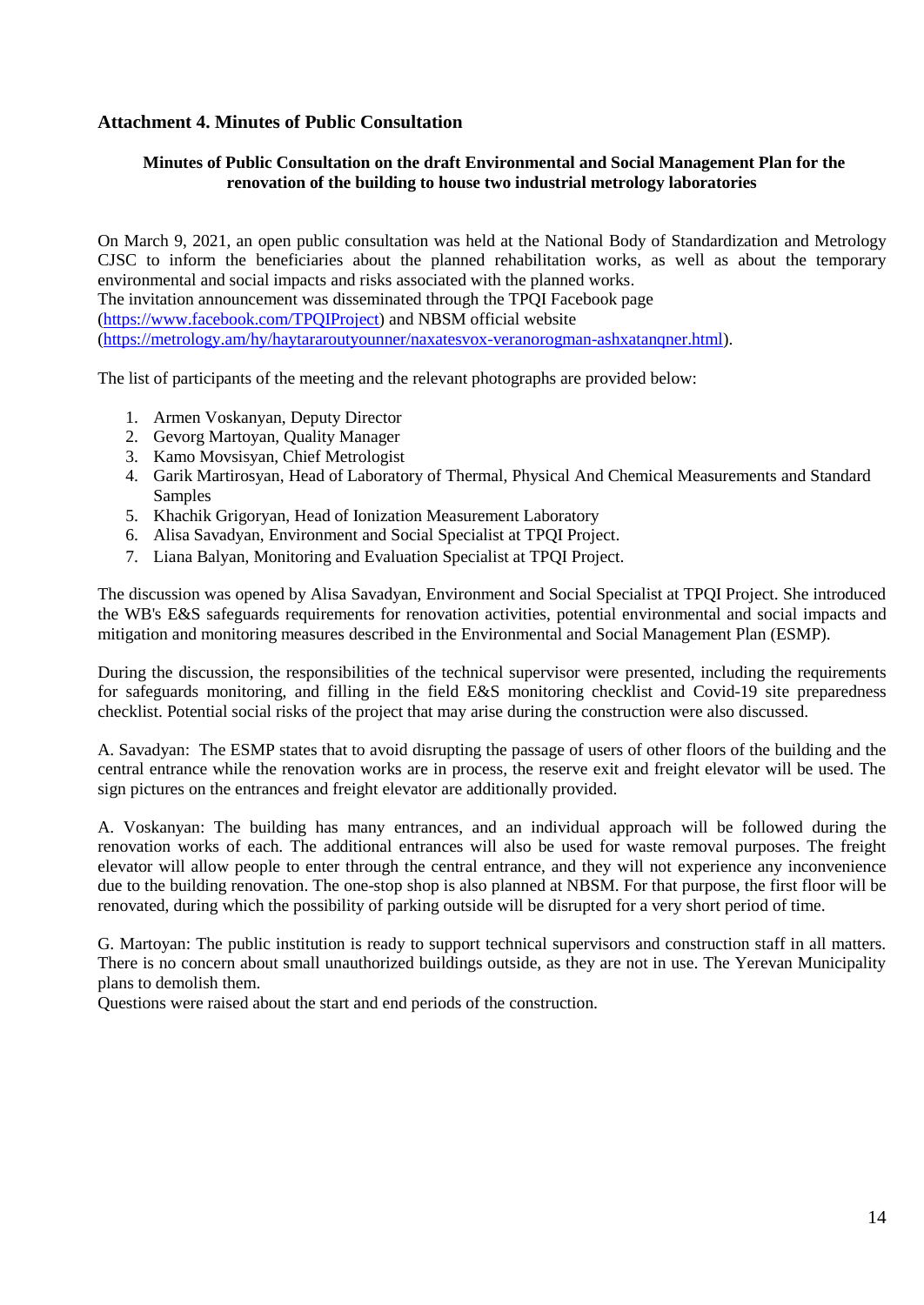# **Attachment 5. Waste disposal agreement**

|                                                                        | <b>MUSUULUARPN</b>                                                                                                                                        |
|------------------------------------------------------------------------|-----------------------------------------------------------------------------------------------------------------------------------------------------------|
|                                                                        | ԾԱՌԱՅՈՒԹՅՈՒՆՆԵՐԻ ՄԱՏՈՒՑՍԱՆ                                                                                                                                |
|                                                                        |                                                                                                                                                           |
|                                                                        | « 01 » hutunturtuh 2021 p.                                                                                                                                |
| p.bnl.uu                                                               |                                                                                                                                                           |
| « Ռադիկ շին » ՍՊԸ , այսուհետ «Պատվիրատու», ի դեմս տնօրեն կռնեն հայցակի |                                                                                                                                                           |
| որը գործում է Ընկերության կանոնադրության հիման վրա, մի կողծից, և       |                                                                                                                                                           |
|                                                                        | «Դավարս» ՍՊԸ-ն, այսուռետ՝ «Կատարող», ի դեմս տնօրեն Ա. Խորությունյանի, որը գործում է ընկերության                                                           |
| կանոնադրության հիման վրա, մյուս կողմից,                                | իետագա շարադրանքում միասին անվանվելով «Կողմեր» իսկ յուրաբանչյուրը առանձին՝ «Կողմ», կնքեցին                                                                |
|                                                                        | Ծառայությունների մատուցման սույն պայմանագիրը, այսուիետ «Պայմանագիր», իետեյալի մասին,                                                                      |
|                                                                        |                                                                                                                                                           |
|                                                                        | 1. Պայմանագրի առարկան                                                                                                                                     |
|                                                                        | 1.1 Կատարողը՝ ընդունում է Պատվիրատուի արտադրական թափոնները աղբի դաշտ, իսկ Պատվիրատուն                                                                     |
|                                                                        | ազբի թափոնների ընդունման համար վճարում է Կատարողին Պայմանագրի 4-րդ կետում սահմանված                                                                       |
| չափով և կարգով։                                                        |                                                                                                                                                           |
|                                                                        | 2. Պատվիրատուի իրավունքներն ու պարտավորությունները                                                                                                        |
|                                                                        | 2.1 Պատվիրատուն իրավունք ունի օգտվել դաշտի տարածքում գտնվող Կատարողի սանիտարական                                                                          |
| իրապարակից և իրականացնել աղբ փոխադրող մեբենաների լվացում։              |                                                                                                                                                           |
|                                                                        | 2,2 Պատվիրատուն՝ պարտավոր է շին, թափոնները փոխադրելիս պահպանել տանիտորահիգիննին                                                                           |
| նորմերը 33 օրենսդրությանը համաձայն։                                    | 2.3 Պատվիլատուն չին, ադբը դաշտ է հասցնում ստորև նշված տրանսպորտային ձիջոցներով,                                                                           |
|                                                                        |                                                                                                                                                           |
| Մակնիչը                                                                | <b>ULLD</b>                                                                                                                                               |
| Յաշվառման համարանիշը                                                   | 07 OT 914<br><b>YUUD</b>                                                                                                                                  |
| Մակնիշը<br>Դաշվառման համարանիշը                                        | 36 ZG 801                                                                                                                                                 |
| Մակնիշը                                                                | 2PL                                                                                                                                                       |
| Յաշվառման ոււմարանիշը                                                  | 035 CC 61                                                                                                                                                 |
| Մակնիշը                                                                | 2HL<br>34 FS 847                                                                                                                                          |
| Դաշվառման համարանիշը                                                   |                                                                                                                                                           |
|                                                                        | 2.4 Պատվիրատուն Պարտավոր է մատուցված ծառայության Իամար Կատարողին վճարել սույն պայմանագրի 4-                                                               |
| րդ կետում սահմանված չափով, կարգով և ժամկետում։                         |                                                                                                                                                           |
|                                                                        | 3. Կատարողի իրավունքներն ու պարտականությունները                                                                                                           |
| 31                                                                     | Կատարողն իրավունք ունի Պատվիրատուրց պահանջելու սույն պայմանագրի 22 - 25 կետերի անչեղ                                                                      |
| կատարում:                                                              | 3։2 Մույն պայմանագրի 2.2 – 2.5 կետերըն չինտեկու դեպքում Կատարողը կարող է մերժել Պատվիրատուի                                                               |
|                                                                        | շին թափոնների ընդունման հետ կապված ծառայությունների մատուցումը։                                                                                           |
|                                                                        | 4. Պայմանագրի գինը, վճարման կարգն ու ժամկետները                                                                                                           |
|                                                                        | 4.1 Պայմանագրի գոնը 1 խծ աղբի ընդունման համար կազմում է 125 77 դրամ ՝ ներառյալ - ԱՄԴ ն։                                                                   |
|                                                                        | 4.2 Ընդունված ադբի ծավալը հաշվարկվում է մեքենաների երթերի քանակի հիման վրա։ Ընդունելով, որ                                                                |
|                                                                        | ԿԱՄԱՉ մեքենայի մեկ՝ մուտքի դեպքում բեռնաթափվում է 8խմ, իսկ ՁԻԼ - մեքենայի մեկ մուտքի դեպքում՝                                                             |
| 5 fuč wnp                                                              | 4.3. Յուրաքանչյուր ամսվա ավարտից հետո մինչև Խաջորդ ամսվա 5-ը Կողմերի միջև կազմվում է տվ ալ ամսվա                                                          |
|                                                                        | ընքացքում մատուցված ծառայության վերաբերյալ hամեմատական ակտ <sup>կ</sup> ատարողի կողմից մատուցված                                                          |
| ծառայությունների արժեքի նշմամբ։                                        | 4.4 - Դամեմատական ակտը ստորագրել ուց հետո` մինչև հաշվետու ժամանակաչրջանին հաշորդող ամսվա 8-ը                                                              |
|                                                                        | Կատարողը։ Պատվիրատուին է ներկայացնում համապատասխան հաշիվ ապրանքագիր։                                                                                      |
|                                                                        | 4.5 Մատուցված ծառայության համար վճարումը կատարվում է ամենամսյա կարգուլ` սույն պայմանագրի 4.3 և                                                            |
|                                                                        | 4.4 կետերում նշված կարգով կազմված փաստաթղթերի ոիման վրա, մինչև ընթացիկ ամսվա հաջորդող<br>ածսվա 10-ը` փոխանցում կատարելով Կատարողի բանկային հաշվեուտնարին։ |
|                                                                        |                                                                                                                                                           |
|                                                                        |                                                                                                                                                           |
|                                                                        |                                                                                                                                                           |
|                                                                        |                                                                                                                                                           |
|                                                                        |                                                                                                                                                           |
|                                                                        |                                                                                                                                                           |
|                                                                        |                                                                                                                                                           |
|                                                                        |                                                                                                                                                           |
|                                                                        |                                                                                                                                                           |
|                                                                        |                                                                                                                                                           |